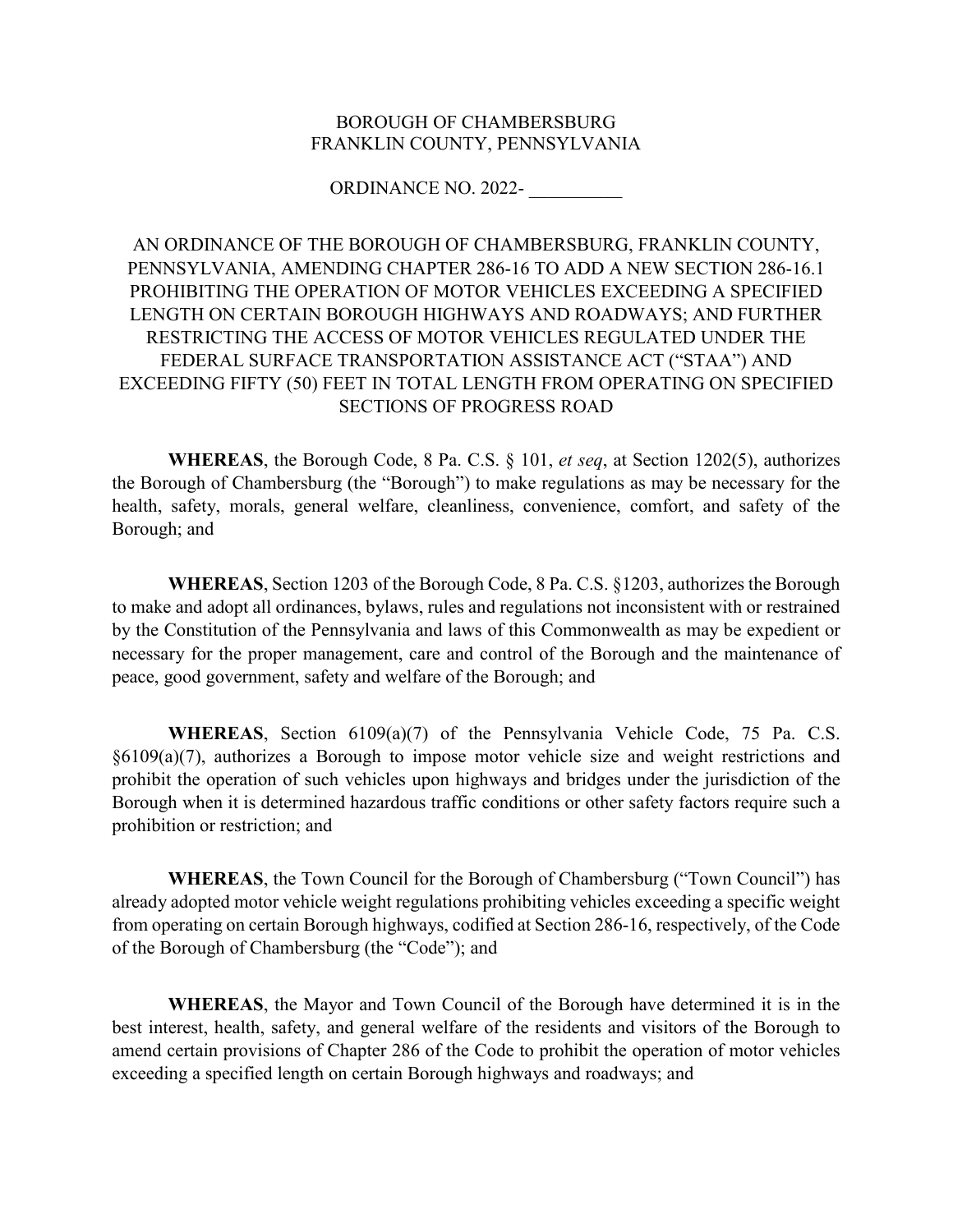**WHEREAS**, notwithstanding the requirement that a Borough is not required to complete an independent engineering or traffic study when restricting the operation of motor vehicles regulated under the federal Surface Transportation Assistance Act ("STAA") beyond the access limitations prescribed under 23 CFR 658.19 (*See*.75 Pa. C.S. §6109(e)), the Borough has studied and documented the use of the Borough-road known as Progress Road by tractor-trailers and other large motor vehicles; and

**WHEREAS**, the Borough has determined the operation of motor vehicles regulated by the federal Surface Transportation Assistance Act ("STAA") and exceeding fifty (50) feet in total length (including any trailer attached thereto), along Progress Road between Benedict Drive and Orchard Drive, endangers the health, safety, and general welfare of residents and children who live within the neighborhood through which Progress Road passes; and

**WHEREAS**, the Borough has determined that the segment of Progress Road between Benedict Drive and Orchard Drive is a neighborhood road for which motor vehicles regulated by the federal Surface Transportation Assistance Act ("STAA") and exceeding fifty (50) feet in total length (including any trailer attached thereto) are not compatible; and

**WHEREAS**, the Mayor and Town Council of the Borough of Chambersburg have determined it is in the best interest health, safety, a general welfare of the residents and children whom live in the residential neighborhood through which Progress Road passes to amend certain provisions of Chapter 286-16.2 of the Code to prohibit motor vehicles regulated by the federal Surface Transportation Assistance Act ("STAA") and exceeding fifty (50) feet in total length (including any trailer attached thereto) from operating on Progress Road between the sections of Benedict Drive and Orchard Drive,

**NOW THEREFORE, BE IT ENACTED AND ORDAINED**, by the Mayor and Town Council of the Borough of Chambersburg, Franklin County, Pennsylvania, and it is enacted and ordained as follows:

**SECTION 1**. Chapter 286 of the Code is hereby amended to add a new Section 286-16.1, to be entitled "Vehicle Length Limits", which shall state as follows:

A. It shall be unlawful for any person to operate any class or type of motor vehicle, tractor, trailer or tractor-trailer combination having a total length in excess of that herein respectively prescribed upon any of the following highways or portions thereof, unless expressly exempted: